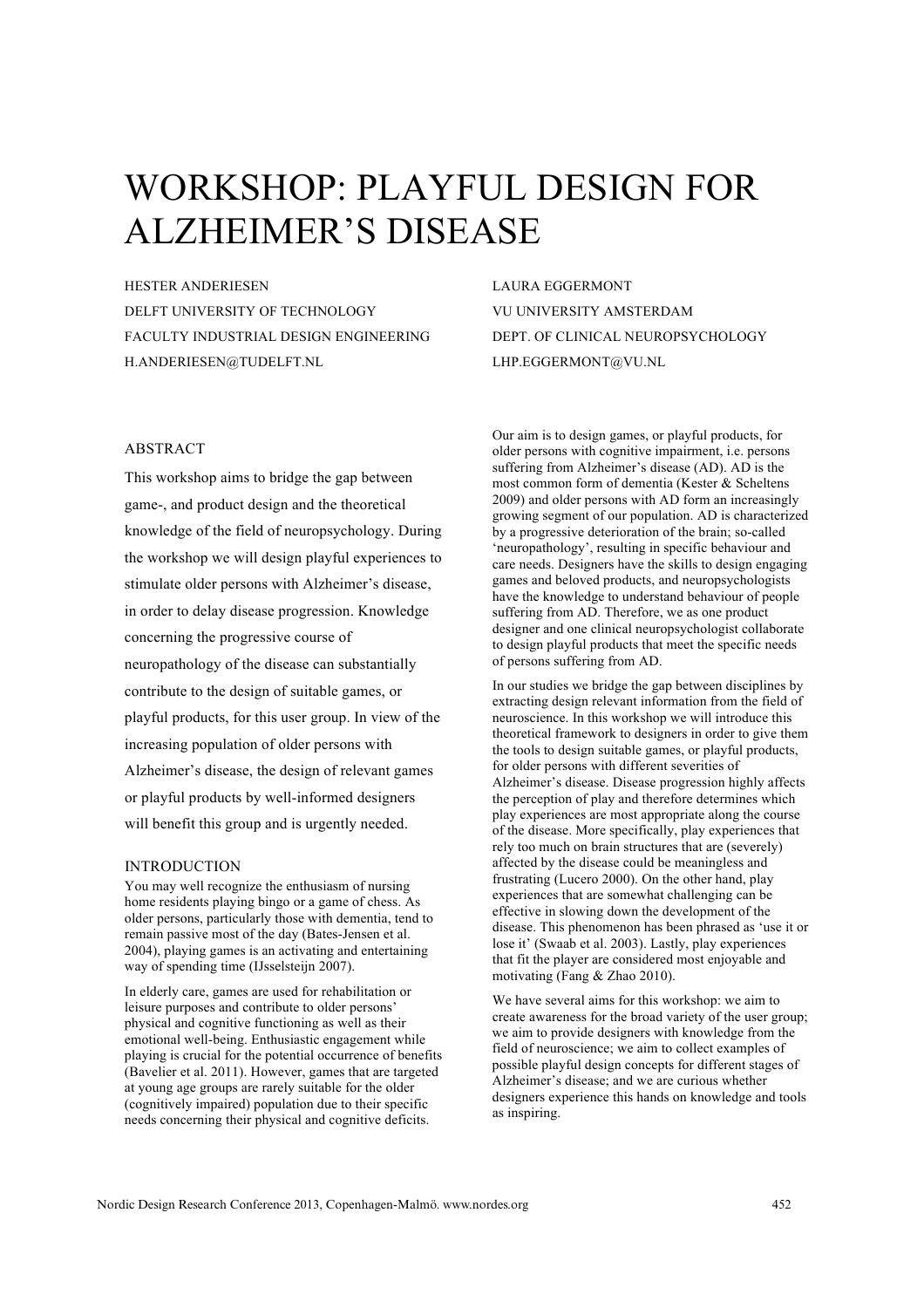# NEUROLOGIC BASE FOR PLAY **EXPERIENCES**

Neuropathology in Alzheimer's disease slowly accumulates (Bastos-Leite et al. 2004). Although the behavioral symptoms of individual patients with Alzheimer disease may vary, specific cognitive problems are present from the start en result from neuropathology located in certain brain areas (Kester & Scheltens 2009). Alzheimer neuropathology follows a predetermined course specifically targeting certain areas and relative sparing of others (Bastos-Leite et al. 2004). To stimulate those areas that are not too much affected in the early stages of the disease warrant specific knowledge of the disease course. We are currently working on a paper focusing on which play experiences, elements formulated by Korhonen (2009), could be best triggered in which stage of the disease. We focus on cognitive healthy older adults, older adults with mild (amnestic) cognitive impairment, and persons with Alzheimer's disease in a mild-to-moderate, and a severe stage.

# WORKSHOP CONTENT

## FOCUS AND STRUCTURE

The general idea for the workshop is to provide designers, or design-related professionals, with knowledge from the field of neuroscience and to do a mini-design project. Although the focus is on the theoretical framework of the neurological base of play experiences, we do take into account the general design guidelines for elderly (see the workshop outline for the time distribution). The structure of the design project is based on the basic design cycle (Roozenburg and Eekels 1995) and we will address the first two steps during this workshop; the analysis and synthesis phase.

#### INTRODUCING THE THEORY

The theoretical framework will be explained by an interactive presentation of both authors representing the two different fields. Currently we are working on a paper about the theoretical framework 'Neurological base for play experiences' which will be finished at the time of the workshop. We will prepare a booklet that is based on this paper, but the framework will be presented to the designers by less written text, more illustrative (info) graphics and rich information of the user group.

#### SENSITIZING

Besides the theoretical knowledge we will 'meet' the user group in order to be able to design products empathically. We will work in small groups and work for different 'personas' living in a nursing home. The personas differ in stage of Alzheimer's disease, physical deficits, background, and personality. The personas are based on real stories that we collected from field studies in the Netherlands. The groups have time to discuss their persona and share their own experiences.



# **DESIGN**

The aim is to design either a game or a product for everyday use that facilitates a playful interaction. The severity of Alzheimer's disease is determined by the persona and the play experiences that suit your persona best can be inferred by using the theoretical framework. The design phase is divided into several steps. Firstly we will diverge by brainstorming to come up with plenty of ideas. After sharing your ideas with the other groups you and your group will discuss the ideas and select the best ones. You will elaborate on these concepts to make your final design.